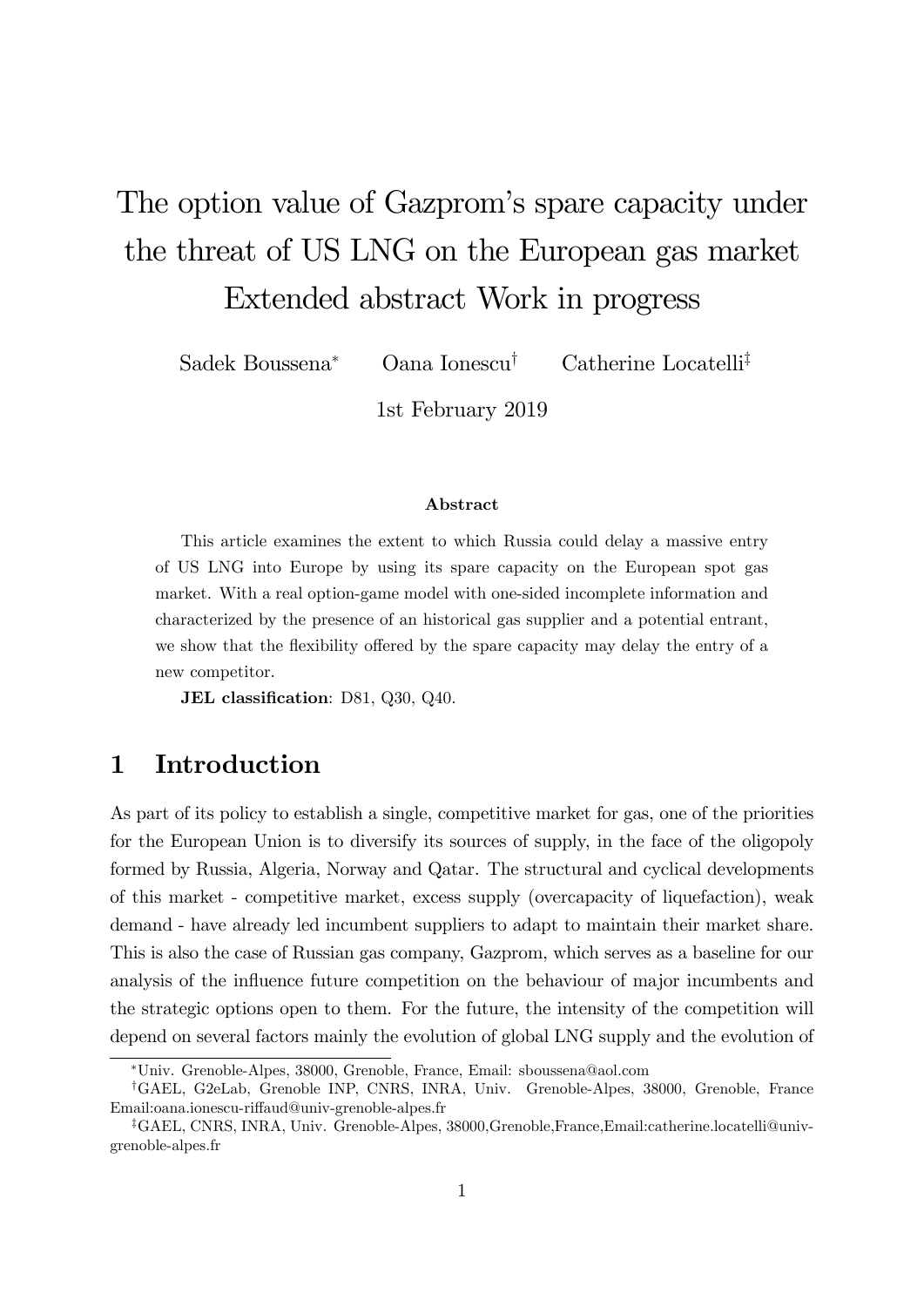the China and India gas demand  $-$  the EU market market is increasingly positioning itself as a residual market for LNG exports – and the evolution of European demand (Corbeau and Yermakov, 2016). Particularly in one case - oversupply situation with high LNG supply, low China and India gas demand - the competition on the EU market between LNG and pipeline gaz will be strong.

With a 30% share of the EU gas market, Gazprom is a major supplier, exerting an influence on prices and enjoying several comparative advantages (Boussena and Locatelli, 2017). US LNG exports could thus compete strongly with Gazprom in the North-West Europe market, the heart of the Russian companyís strategy. On the latter, Gazprom is a major player, but it is not a "price maker", especially since most of its sales (nearly 80%) are made in the form of long-term contracts (TOP), with a price indexation formula based on those of oil. Today, the major challenge for Gazprom lays not so much in current US LNG exports as in future projects because of the resulting export volumes. Given the projects already completed (operational) and under construction, the US LNG export capacity should exceed 100 Bcm by 2020 ( (Dickel et al. (2014), Maugeri (2014)). But if we take into account projects whose investment decision is not yet taken, the US LNG export capacity could be more than 300 Bcm in 2030 (CRA Insights, 2018). This new conjuncture is forcing Gazprom to review its strategy. For the time being, with an over-supply market, the latter have simply adapted passively, mainly by revising some clauses of the long-term contracts which govern sales to the EU and more particularly by decreasing its prices just below the variable delivery cost of its main competitor, the US LNG. These strategies, widely analysed in the literature (Corbeau and Yermakov (2016), Benhmad and Percebois (2014)) were based on a price war. However, with the threat of growing competition, such strategies may not be enough to cope with the scale of US LNG exports.

In a context of low prices and only in this context<sup>1</sup>, a second strategic behavior can be defined by Gazprom, in the image of Saudi Arabia in the international oil market. To this end, Gazprom has a second comparative advantage, which is that of its unused delivery capacity (in terms of production and transport). With a significant spare capacity  $(150$ Bcm) since the beginning of 2010 and in the specific context of the European gas market - hybrid, in overcapacity and not totally globalized -, Gazprom is able to influence the evolution of prices by using it or not on the spot markets. Likewise, the spare capacity may be a strategic variable that will strengthen the context of uncertainty in which decisions concerning new LNG projects are made.

Before deploying a strategy of this sort a particular a player must check that the EU

<sup>&</sup>lt;sup>1</sup>In a context of high prices that reflect high demand pressure, the competition issues between US LNG and Russian gas do not really arise as all the available supply is needed to meet on demand. The strategic behavior of the actors is therefore different.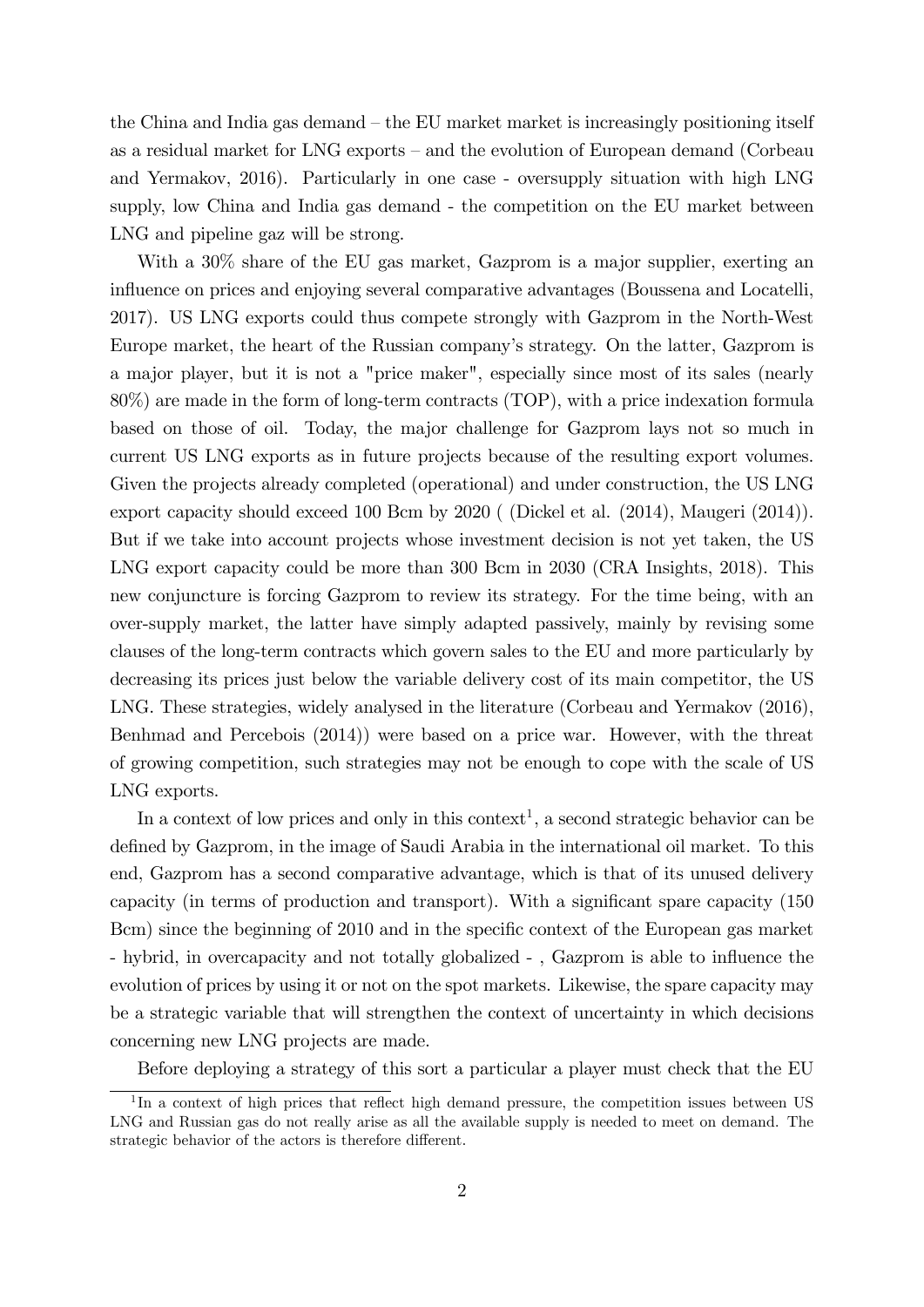gas market fulfils certain conditions. There must be a gas-gas competition regime, making price signals more credible and feeding high price volatility, which in turn increases the price risk aversion of the potential investors. Looking specifically at the EU gas market, allowance must be made for its hybrid nature, with expanding free markets co-existing with transactions based on long-term contracts. Spot markets account for about 40% of gas transactions in the EU, the rest being covered by long-term contracts. The dominant supplier should get undeniable comparative advantages such a lower production. Moreover the incumbent should dispose of spare capacity, to flood the market at any time, as is the case with Saudi Arabia and the world oil market. Gazprom meets all these conditions. Certainly, it does not enjoy as dominant a position as Saudi Arabia for oil. But since there is not yet a global gas market, it may dominate the hybrid EU gas market at least for 10 to 15 years. Lastly, we should keep in mind that this strategy is deployed against aggressive new entrants with grassroot projects still awaiting a final investment decision. Naturally, this decision should be taken only if the return on investment is positive. Likewise, investment in natural gas field is a subject on which is grafted a plethora of questions, such as the consideration of the time, the adaptation to market conditions according to the arrival of the information, or that of the irreversibility of the investment. Complex and important, it is not surprising that the decision to invest in natural gas markets warrants special consideration on dynamics, uncertainty and risk, alternatives, etc. In this context, economic analysis based only on the cost-benefit analysis may be insufficient. In an uncertain environment, it is particularly difficult to anticipate future cash flows generated by a project.

Real options theory attempts to value the flexibility that is inherent in many investment projects. Flexibility allows investment plans to be deferred or changed as new information arrives; by responding appropriately to the arrival of such new information, investment decision-makers are thus able to take advantage of new opportunities and/or to mitigate actual or opportunity losses. For example, most investment programmes can be delayed if market drivers (price, demand) turn out to be lower than anticipated. In this case, flexibility potentially saves large amounts of unnecessary expenditure. This can be contrasted with standard NPV analysis, which ignores the ability of decision-makers to respond to new information. Real options analysis complements NPV analysis by including additional sources of value that are ignored by standard NPV calculations. Because flexibility is valuable, real options are potentially important for many types of investment decision.

In our paper, we use insights a real options approach to analyse the effectiveness of using the spare capacity to modify the investment decisions of a possible new entrant. We derive the optimal thresholds, the equilibrium strategies and the option value of Gazprom's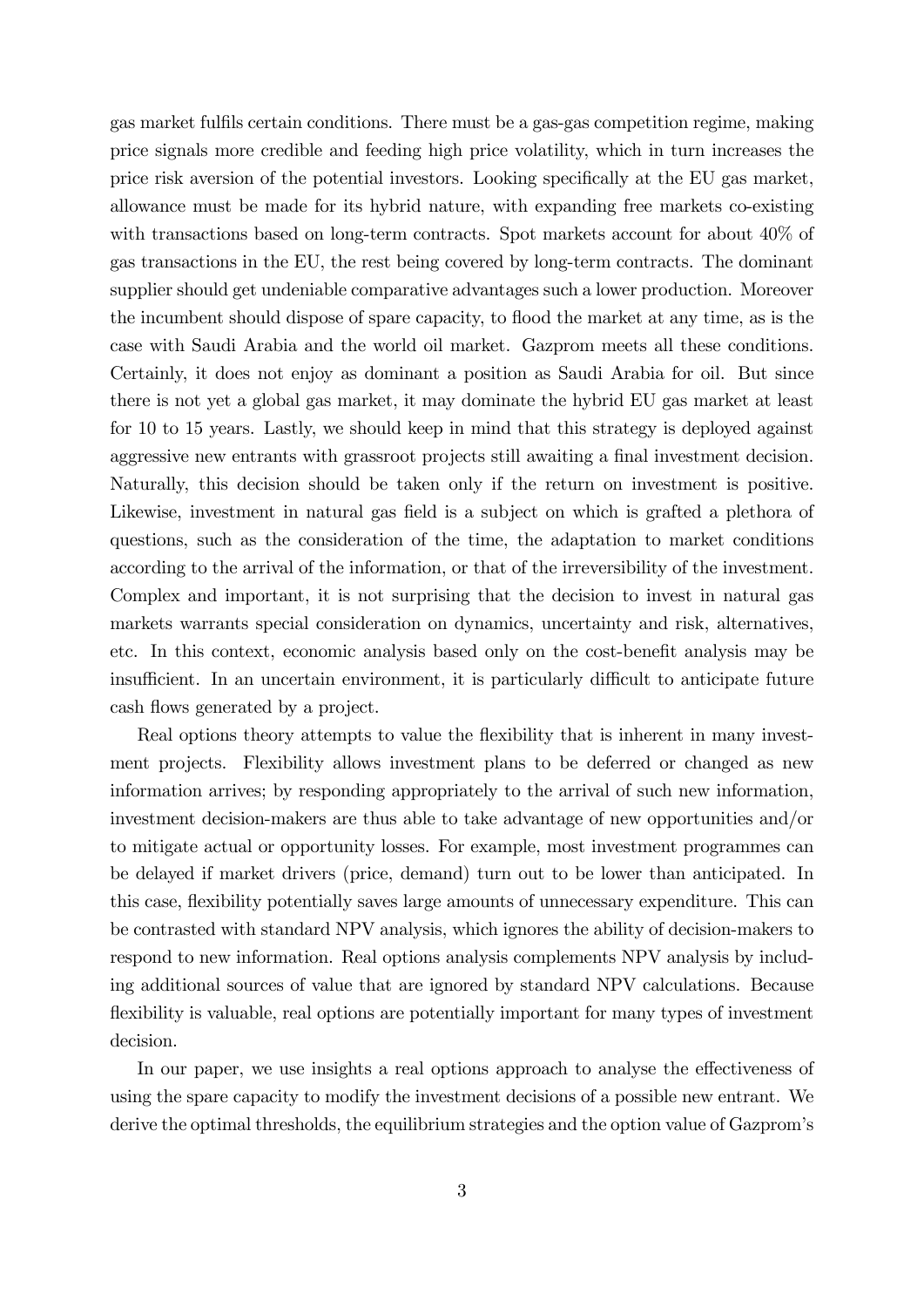spare capacity. More specifically, we extend previous contributions through a dynamic framework where the main player has the option to use or not the spare capacity which comes with zero cost and by focusing on the value of this option and its determinants: scale of use, production cost advantage, price elasticity, volatility and growth rate. Under the threat of a new entrant, the incumbent may adjust its volume of sales, by injecting some part of its surplus capacity into the spot market. This unusual flexibility may alter the market conditions and thus the uncertain evolution of gas prices determined by an inverse demand function.

Our main Öndings show the importance of a dynamic game framework, allowing us to analyze and isolate the value of the spare capacity in a competitive environment with a sigificant pressure of new entry. More particularly, one of the main results of our model is that the incumbent's option to use or not the spare capacity at any time can afford protection for a while, discouraging a potential new entrant. However, the use of spare capacity to permanently prevent arrival of a new entrant is not sufficient, in the sense that it is possible to delay entry but not to forbidden it. Given the greater uncertainty on market conditions, the optimal behaviour for an entrant would be to wait long enough for prices to reach a level justifying investment in the EU market. This level of prices may be altered through the incumbent's competitive advantage of holding an important amount spare capacity. If the level of prices is sufficiently high, the incumbent may inject additional capacity on the spot market in order to dissuade its competitor. Likewise, we show that the market equilibrium and trigger values change accordingly the scale of the incumbent's spare capacity used on the spot market.

To our knowledge, our paper is the first to apply the real options games approach to conceptualize and to quantify the option value and the role of the spare capacity on international gas markets. By giving a positive role to the opportunity to use the spare capacity as a strategic variable under threat of a potential competitor, our work has an important practical implication in showing the optimal strategy under simoultaneous market and competition risk.

#### 2 Related literature

Our paper uses insights from different strands of economic literature: entry deterrence strategies through excess capacity and real options games with signaling.

The former strand is that of entry barriers and preemption. Works of Bain (1956), Salop (1979), Bernheim(1984) state that entry occurs whenever there are opportunities of economic proÖt, conditionnal on the current strategy of the incumbent. An important review related to entry deterrence literature can be found in Wilson (1992) who separates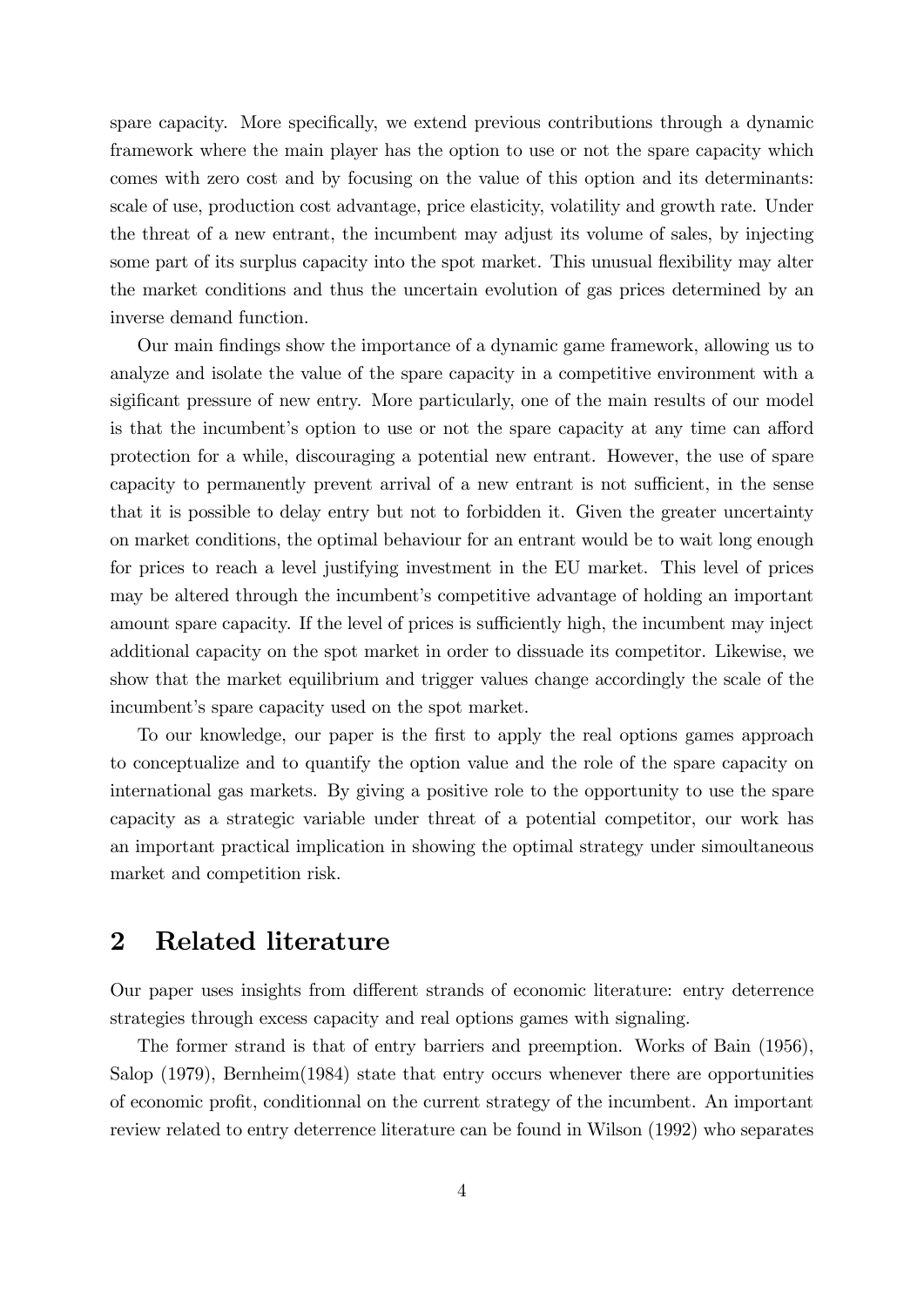the entry deterrence strategies in three typs: preemption, signalling and predation. Most of these entry deterrence models focused on barriers to entry and preemption. Classically, in preemption models, the incumbent can make a move in the Örst stage (for instance, use excess capacity, send a signal or create a reputation of a tough player) which may indicate that the entry on the market may be unprofitable. More particularly, seminal theoretical contributions (Spence (1977) and Dixit (1980)) have attempted to take into account the excess capacity and its role in competition among firms. In a deterministic framework, the authors show that the excess capacity is held by existing firms for strategic reasons to induce the potential entrant to stay out of the market.

The latter and the most recent strand concerns real options and games theory. Since the 80s, the real options theory is a modern approach used to better analyze problems of strategic decisions in domains with a high degree of uncertainty: natural resource exploration, energy industry, biodiversity, research and development, development of new technologies, etc. This theory is rooted in the decision theories and helps to explain phenomena like the dynamic nature of the decision, not addressed by the traditional method of discounted cash-flows.

The concept of *option value* was firstly developed in the work of Arrow and Fisher (1974), Henry (1974) and Myers (1976). The latter formalizes the concept under the name of real option. In their research, these economists show that the information available in the future is not valuable for an irreversible decision, but it is for a reversible decision. In this way the value of additional information is an important argument in favour of a reversible decision. In fact, the value of new information can be zero or positive, depending on the degree of reversibility of the decision. The difference between the value of information for a reversible decision and a irreversible one is an option value. The objective of research in these pioneering works is to show that traditional cost-beneÖt analysis ignores the fact that information on the consequences of the investment can be revealed in the future, the analysis being then inexact. Actually, the option value underlines this result: if we do not take into account the arrival of information during the life cycle of a project, then the analysis is biased. From an economic point of view, this statement is essential. In reality we must have indicators that can estimate the error induced when ignoring the arrival of additional information. In this sense the option value is a measure of the flexibility cost, since the choice of flexibility is never free for a firm. The price paid to benefit from this option value is the opportunity cost of non-flexibility.

However, the decision to invest is not taken in an isolated context, it involves strategic considerations in a competitive environement. An option-oriented approach focuses on maximizing the value of an option, without considering strategic interaction between market players, but game theory fills this gap. Thus, an important number of studies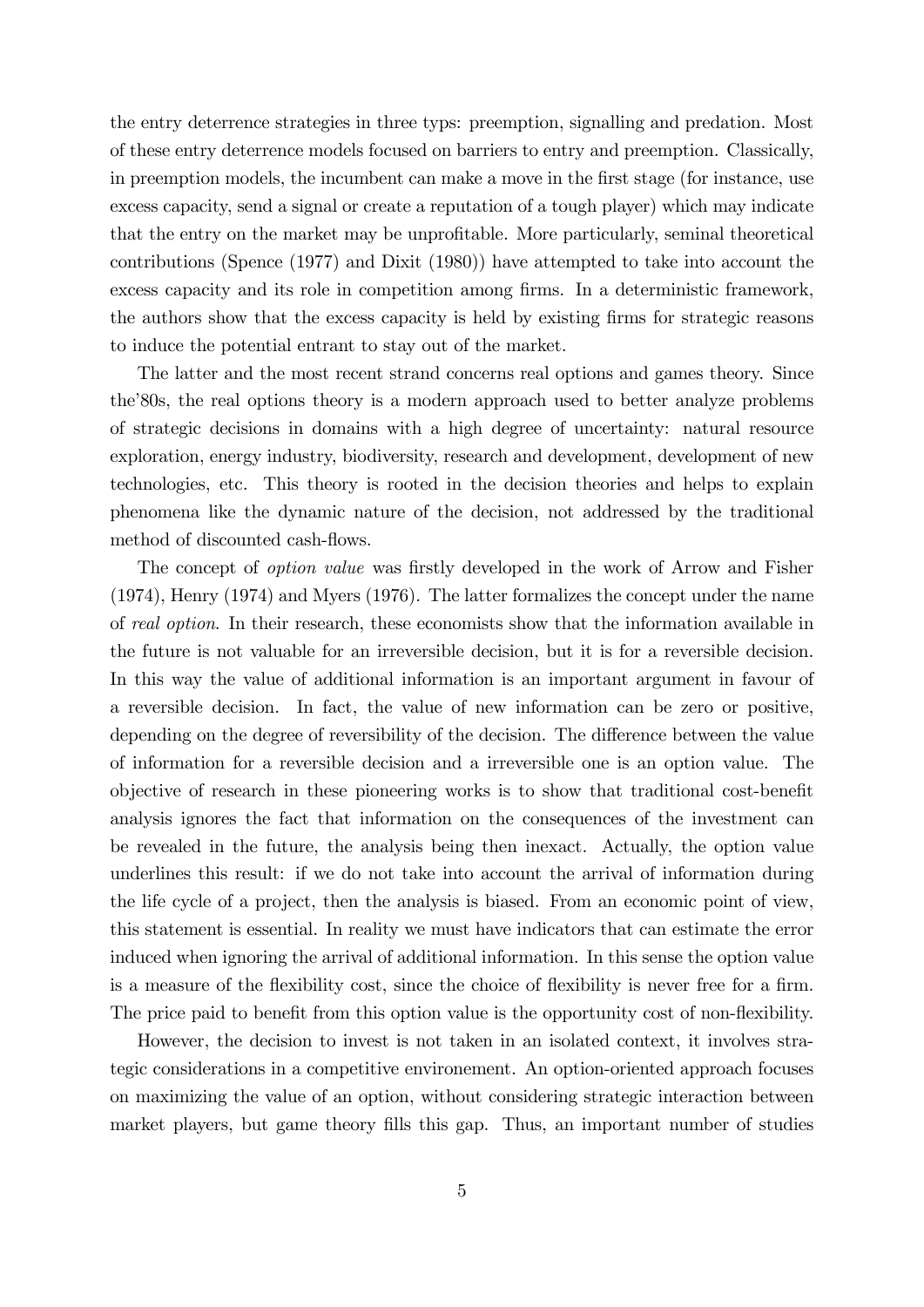come out and emphasize the complementarity between these theories and their usefulness to assess complex decision problems. The seminal contributions by Fudenberg and Tirole (1985), and Reinganum (1981), provide the basic components of game theory in a deterministic framework. Recent publications have seen contributions on using option games to allow for uncertainty. An important part of real options literature show that the decision to invest may be inhibited by different exogenous uncertainties like variable demand, fluctuating prices or production cost. Also, supplementary risk coming from the threat of rival firms may have extra impact on the optimal decision mainly in incomplete competitive markets where the decision of one firm could change the natural equilibrium between the supply and the demand and consequently, the clearing price. Smets (1991) presented a basic model, in continuous time, bearing on exercising a real option under conditions of competition in a market. He considered the decision by a firm in a duopoly situation whether or not to relocate production initially based in a developed country to an emerging economy with lower production costs. Subsequent work by Dixit and Pindyck (1994), Huisman and Kort (1999), Boyer, Lasserre, Mariotti and Moreaux (2002, 2012), Huisman and Kort (2013), Huberts et. al. (2019) has extended this strategic model and provided other applications for option games.

One of the most challenging research in this area are contexts with incomplete information or asymmetry of information between the players and presence of real options. These special category of signaling real options games involve a complex theoretical setting and they are tackled in a quite few number of scientific publications. Important contributions to the issue are brought by Grenadier (1999,2000) who introduces a real options duopoly game which is further modified through the introduction of signaling between the market players. Grenadier et Malenko (2011) provide a real options game where the decision to exercise a real option is defined as a signal of private information to competitors. They also consider that outsiders beliefs affect the profit of the decision-maker. These signals distort the timeline of the option and the direction of distortion is dependent on the increase or the decrease of the decision-maker's payoff from the exercise. In the first case, the authors observe an erosion of the option value to wait and an earlier exercise, wheras in the second case, the option is delayed. Four corporate Önancing situations are used to show the implications of their model: managerial myopia, cash flow diversion, product competition and venture capital. Other relevant work on real options signaling games can be found in Lambrecht and Perraudin (2003), Décamps and Mariotti (2004), Pawlina and Kort (2005), Watanabe (2016), Gryglewicz and Kolb (2018).

Similar to these papers who jointly assess the value of real options and the role of the information structure, the main theoretical contribution of our paper lies on the examination of the strategic role of the spare capacity which comes with no cost. This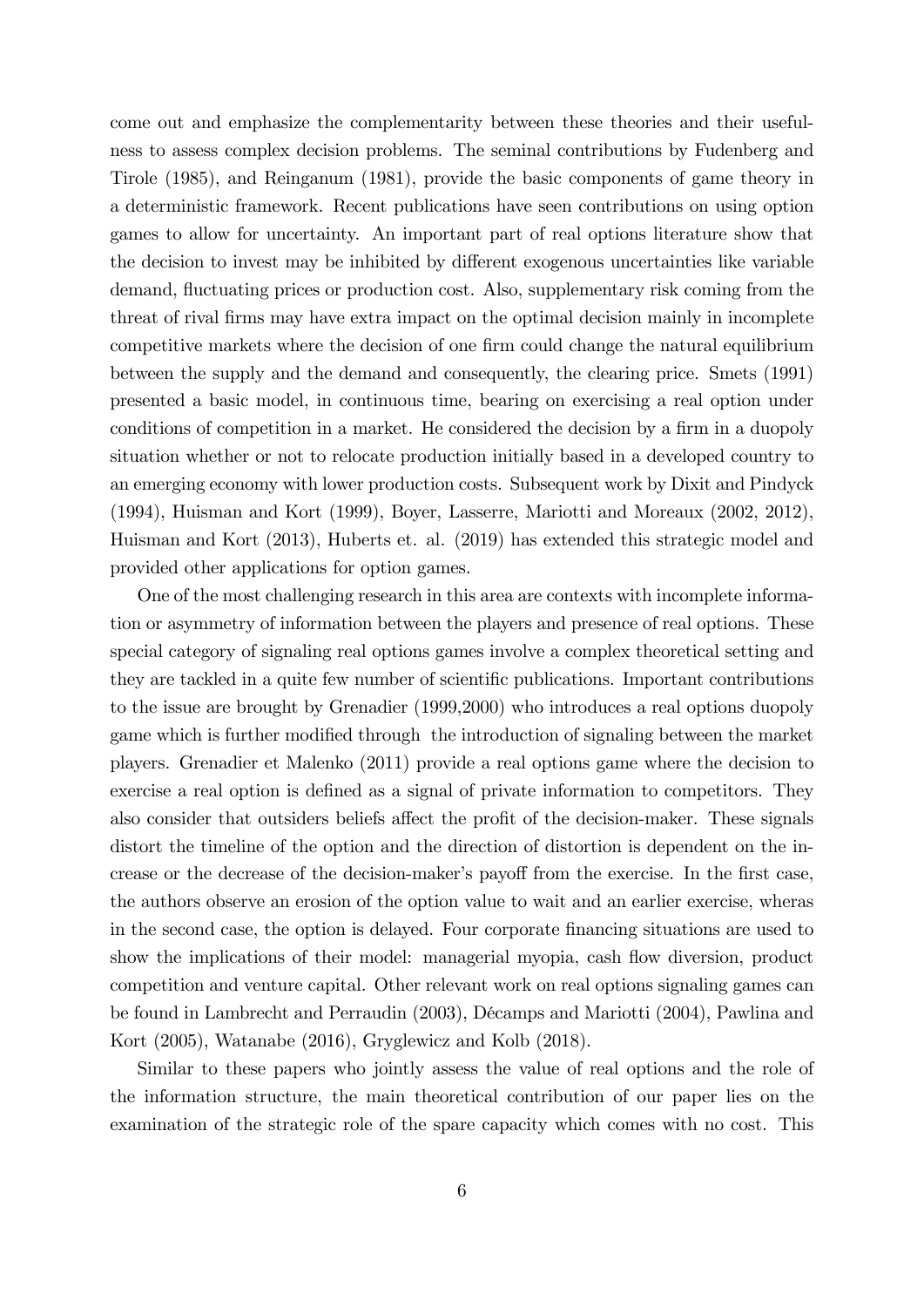increases the usual asymmetry between firms considered in previous works: the important asymmetry in terms of costs is supplemented by an information asymmetry. In fact, by holding an unusual comparative advantage, hence a real option to use or not the spare capacity, the incumbent firm may undertake agressive defense strategy in order to deter competitor's entry on the market. Two reasons motivate our application of the aforementioned theoretical insights to the natural gas market.

On one hand, there is a lack of studies related to this subject. Indeed, when it comes to the economic literature in conjunction to the role of spare capacity in energy markets, during our survey, only very little reporting in scientific publications have been identified. The recent article of Boussena and Locatelli (2017) seems to be the starting point of emphasizing the role of Gazprom spare capacity on international gas markets. They argue without a mathematic formulation that the strategic use of surplus capacity may influence the volatility of natural-gas prices and its impact on investment decisions of a potential new entrant. Also, Corbeau and Yermakov  $(2016)$  analyze a possible  $\ll$  price war ª between the US LNG exports and the Russia gas pripeline exports. While these authors highlight the Gazprom's comparative advantages in such a price war, they do not address the consequences of this competition on the investment strategies of the US competitor. Finally, Bros (2018) notes the new importance of the spare capacity concept for the natural gas markets. The present article follows these studies by offering a quantitative approach. On the other hand, the currentness of the subject is undeniable given that the international gas market face a new competitve environment, with changes in markets fundementals. The issue has been tackled by Benhmad and Percebois (2014), and Yanga, Zhang and Zhang (2016) who take account of the structure of the gas market in deterministic models, which make no allowance for uncertainty, shocks or random events. Thus, integration of such approaches to assess competitive international gas markets remains a field largely open to exploration.

### 3 Main assumptions underpinning the model

For simplicityís sake, we treat the EU market structure as a duopoly. On the one hand, we consider Gazprom as a single incumbent, other large suppliers to the wholesale market taking their cue from its behaviour. On the other hand, we assign the role of "single entrant" to potential investors in exports of US shale gas to the EU, assuming that this role is representative of all other prospective vendors potentially interested by this market. We highlight two determinants affecting the decision to invest: real option to wait and competitive advantage of spare capacity. In our model the incumbent supplier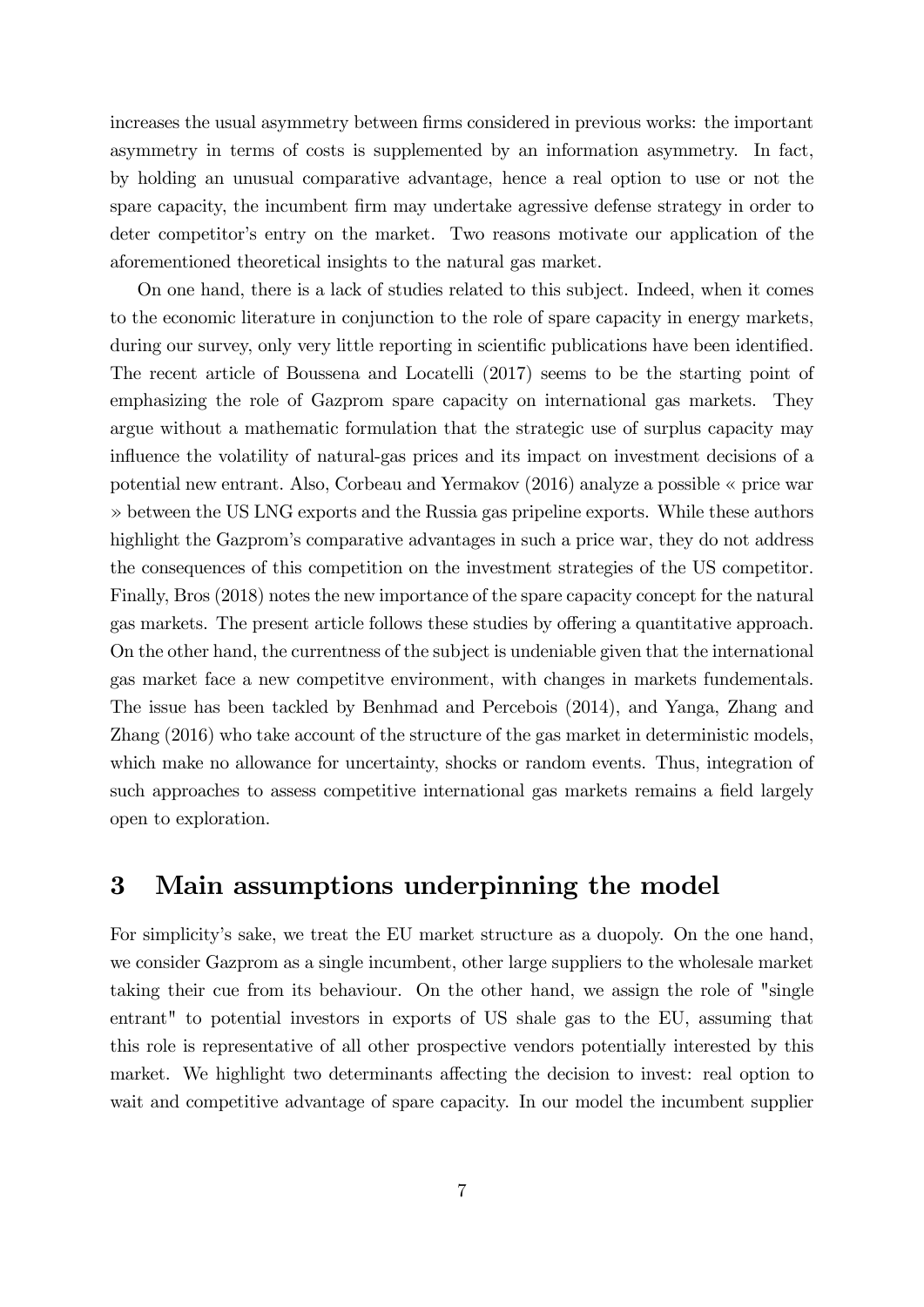and potential entrant meet on free spot markets (some of which are  $hubs<sup>2</sup>$ ), where prices are determined by supply and demand. Both players are confonted with market risk and strategic risk. The options of each players create negative externalities on the rivals values. We show that in the presence of spare capacity and uncertain market conditions, the strategic behaviour of players (incumbent and entrant) differ from the situation without the possibility to use the spare capacity. We use a classic model of competition with one-sided incomplete information: the stochastic evolution of the demand is supposed to be known by the two players, but the timing of use of the spare capacity is a private information for the incumbent that can be revealed through the exercise of this option. More precisely, we assume the structure of information as follows: besides the fact that at each time  $t$  the incumbent and the entrant observe the realization of the stochastic evolution of demand, there is also a Bayesian learning regarding the behaviour of the rival. In this context, the belief about the likelihood of the incumbent's action in the future allows us to obtain the optimal strategy of the competitor.

### 4 Preliminary results

First, we demonstrate that Gazprom is motivated to use its surplus capacity held in reserve in order to deter the entry of a potential LNG competitor and keep its market share a longer period of time. In fact, the additional uncertainty related to the strategic action increases the likelihood of the entrant subsequently learning that the value of its profits may fall quite low in the future, thus making its investment sub-optimal. So premature market entry incurs an opportunity cost for the entrant. To avoid this cost the potential competitor is prepared to wait until it can obtain more information and consequently retain the option of investing in the EU gas market a little longer. This being so, the entrant would rather keep its option, because the higher the probability of large drops in prices in the future, the greater the critical value must be to convince the player that this is the optimal moment for entry. It will enter the market later than in the case with only market uncertainty.

Second, the threshold motivating the decision to invest of the entrant is increasing with the scale of the spare capacity used by the incumbent. This result shows that not only the signal of using the spare capacity, but also the intensity of the signal have a role in inducing the competitor to delay its investment.

Third, our results show that the value of the option to use spare capacity comprises two effects: the one related to the future expected profits generated after the use of spare capacity and the one related to the effect on the decision to invest of the entrant. The

<sup>&</sup>lt;sup>2</sup>Long-term contracts govern a large share of natural gas produced and sold by Russia.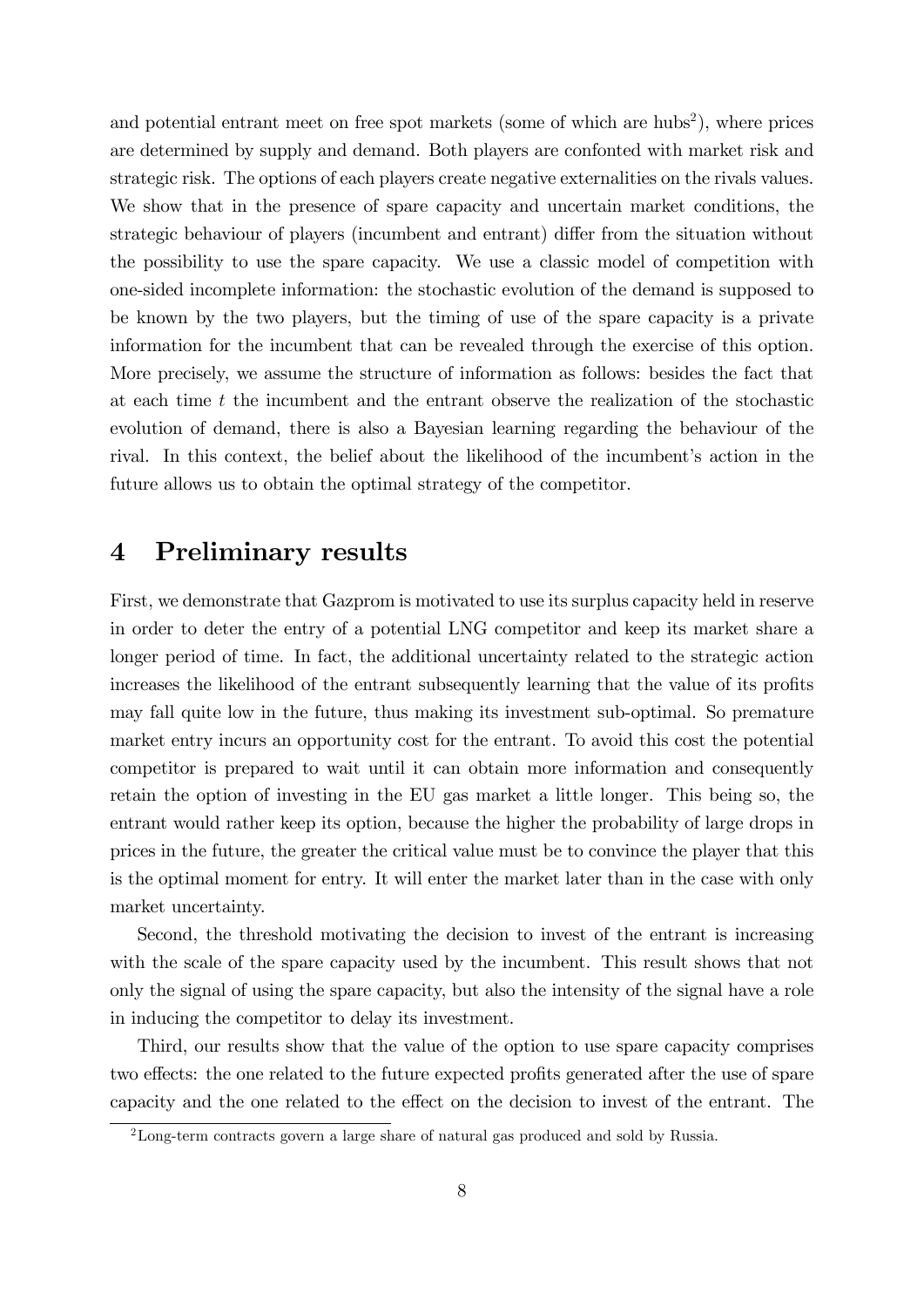first short-term effect may be negative given the important drop in prices, but it can be counterbalanced by the positive effect stemming from the delayed decision to invest of the competitor. Even if the reduction of current profits is significant, by sending signals that he can adopt an irrational behavior, Gazprom can deter future investments and increase the present value of future cash-flows. Likewise, detaining a very large competitve advantage may influence the prior beliefs of competitors concerning the optimal time of investment.

Fourth, we also show that the threat of a new competitor reduces the flexibility of the incumbent to keep the option alive for longer periods, for instance hold the spare capacity to serve the market when the demand naturally asks for it. More particularly, the threshold motivating its use depend on the intensity of threat.

# 5 Policy implications

Setting aside geopolitical constraints, our results show that, given its comparative advantages, Gazprom would gain by finding its place in the competitive market advocated by the European Commission, but at the same time the latter should make more allowance for the various consequences of a completely open market. Given its spare capacity, Gazprom may still dominate the market.

Also, in terms of energy policies, we may question on the systematic defense of high prices from 2009 to 2014. Maintaining prices at this level for so long sent an encouraging signal to potential competitors, particularly those working on LNG projects. Lastly, a spare capacity can be understood as a "strategic uncertainty" and has value for the actor who holds it. The use of spare capacity in spot markets, however, brings about a profound change in Gazpromís traditional export strategy. First, it assumes that Gazprom agrees to intervene more heavily in the spot markets and become a price taker. In addition, the question of the evolution of the price indexation formula of his long-term contracts would arise. An important debate is open on this subject. Does Gazprom have an interest in selling all its gas in free markets (Henderson, 2016; Rogers et al., 2015; Chi-Kong Chyong, 2015) or in combining two ways of sales? An extention of the present work aims to answer the question.

# References

Arrow, P. and A. Fisher (1974), Environmental Preservation, Uncertainty, and Irreversibility, The Quarterly Journal of Economics 88(2) : 312-319.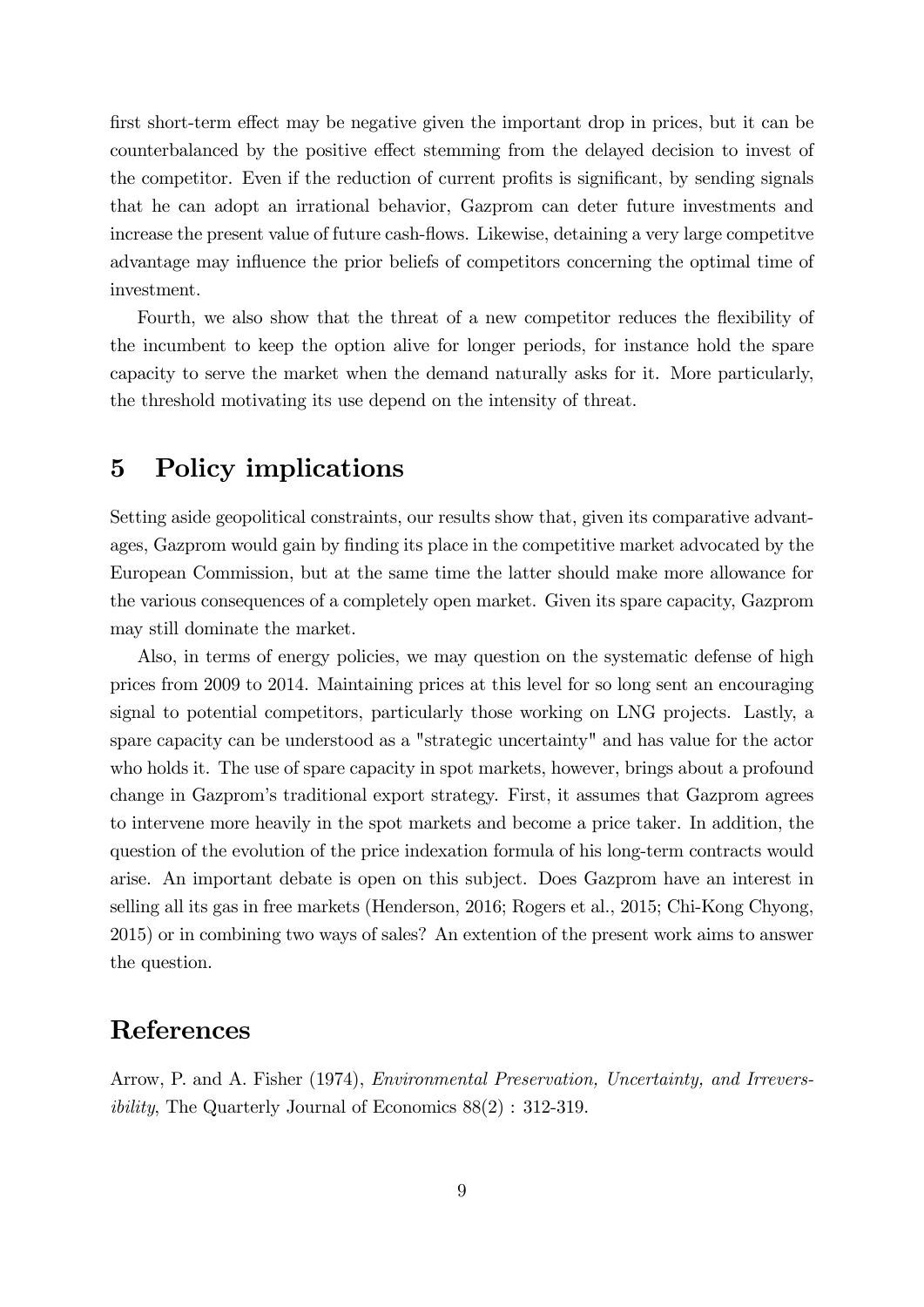Bain, J. (1956), Barriers to New Competition. Cambridge, Mass.: Harvard University Press.

Benhmad, F. and J. Percebois  $(2014)$ , La révolution des gaz de schiste va-t-elle conduire la Russie à adopter une stratégie de prix-limite ?, Medenergie  $44 : 6-12$ .

Bernheim, B. (1984), Rationalizable Strategic Behavior, Econometrica 52(4) : 1007- 1028.

Boussena, S. (2016), Une nouvelle stratégie pétrolière de l'Arabie saoudite ?, Pétrostratégies 1441 : 7-8.

Boussena, S. and C. Locatelli (2017), Gazprom and the complexity of the EU gas market: A strategy to define, Post Communist Economies  $29(4)$ : 549-564.

Bros, T. (2018), Quaterly Gas Review : Analysis of Pices and Recent Events, Oxford Institute For Energy Studies. Oxford Quaterly Gas Review :1.

Boyer, M., P. Lasserre, T. Mariotti, and M. Moreaux (2004), Preemption and Rent Dissipation under Bertrand Competition, International Journal of Industrial Organization. 22 : 309-328.

Chi-Kong Chyong (2015), Markets and long term contracts : the case of Russian gas supplies to Europe, EPRG Working Paper 1524, Energy Policy Research Group, University of Cambridge

Corbeau, A-S. and V. Yermakov (2016), Will There Be a Price War Between Russian Pipeline Gas and US LNG in Europe ?, KAPSARC, KS-1646-DP037A,47 p.

CRA Insights. Energy (2018), The Impacts of US LNG on European gas prices. CRA Charles River Associates january.

Drebentsov, D. (2015), Russia to benefit from EU gas supply diversification, 9th European Gas Summit, September 17-18.

Décamp, J.P. and Mariotti (2004), *Investment timing and learning externalities*, Journal of Economic Theory 118(1) : 80-102.

Dixit, A.K. and Pindyck, R. S. (1994), Investment under Uncertainty, Princeton University Press, Princeton, NJ.

Dixit, A.K. (1980), The role of investment in Entry-Deterrence, The Economic Journal  $90(357): 95-106.$ 

Fudenberg, D. J. Tirole (1985), Preemption and rent equalization in the adoption of new technology, Review of Economic Studies  $52 : 383-401$ .

Grenadier, S. and A. Malenko (2011), Real Options Signaling Games with Applications to Corporate Finance, The Review of Financial Studies  $24(12)$ : 3993-4036.

Grenadier, S. (1999) , Information Revelation Through Option Exercise, Review of Financial Studies 12 (1) : 95-130.

Grenadier, S. (1996) , The Strategic Exercise of Options: Development Cascades and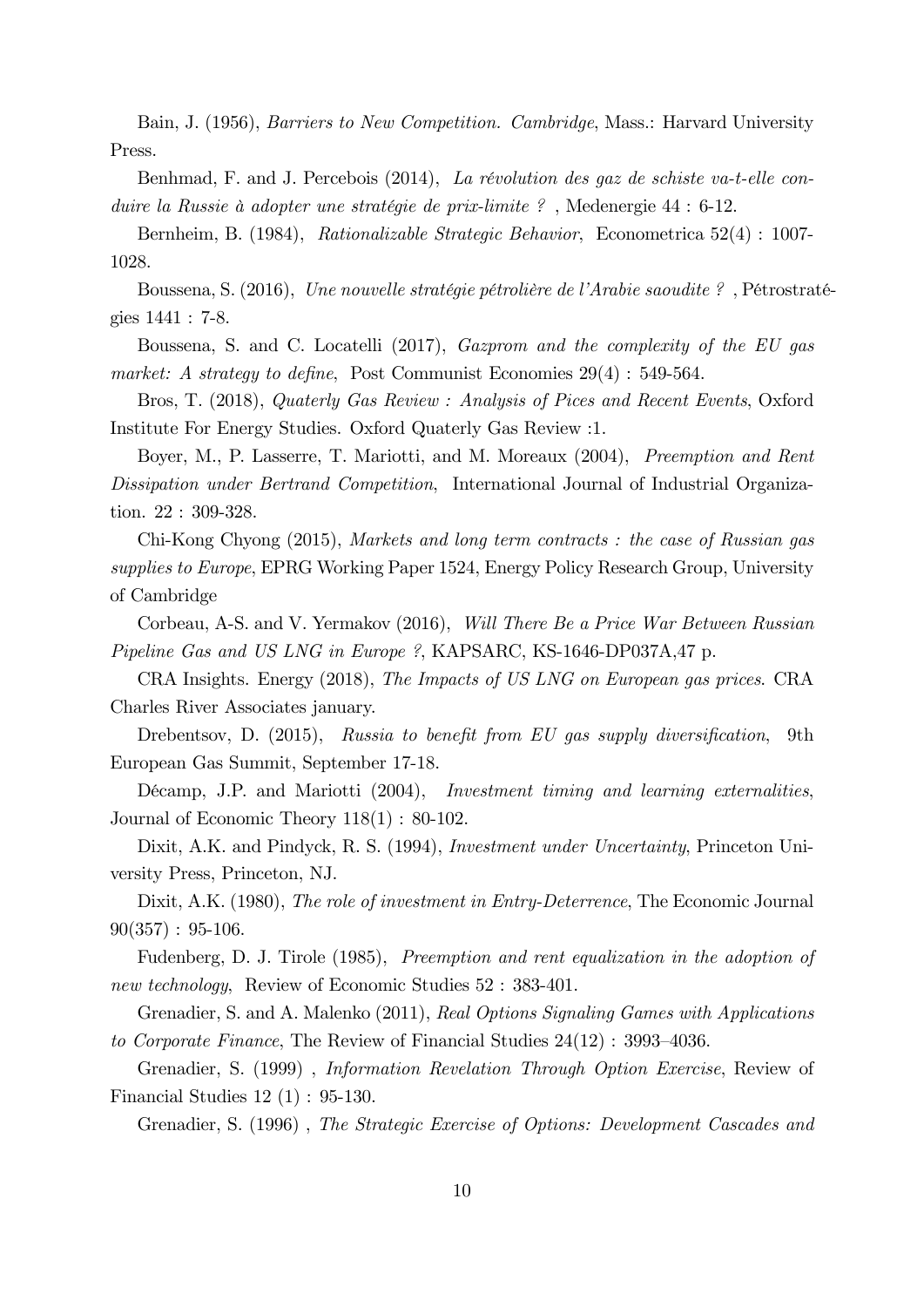Overbuilding in Real Estate Markets, Journal of Finance 51(5) : 1653-1680.

Gryglewicz, S., Kolb, A., (2018) Strategic Pricing in Volatile Markets, Working paper. Henderson, J. (2016), Gazprom – Is 2016 the Year for a Change of Pricing Strategy in Europe ? , Oxford Energy Comment, Oxford Institute For Energy Studies.

Henderson, J. and T. Mitrova (2015), The Political and Commercial Dynamics of Russiaís Gas Export Dynamic. Oxford Institute For Energy Studies. OIES Paper no. NG 102.

Henry, C.  $(1974)$ , Investment decisions under uncertainty: The irreversibility effect, American Economic Review 64 : 1006–1012

Huberts, N.F.D., Dawid, H., Huisman, K.J.M., Kort, P.M. (2019), Entry deterrence by timing rather than overinvestment in a strategic real options framework, European Journal of Operational Research 274, 165–185

Huisman, K. and P. Kort (2015), Strategic capacity investment under uncertainty , The RAND Journal of Economics 46 (2) : 376-408.

Huisman, K. and P. Kort (1999), *Effects of Strategic Interactions on the Option Value* of Waiting. CentER Working Paper Series No. 1999-92

Lambrecht, B. and W. Perraudin (2003), Real options and preemption under incomplete information, Journal of Economic Dynamics and Control 27(4) : 619-643.

Myers, S. (1977), Determinants of corporate borrowing, Journal of Financial Economics,  $5(2): 147-175$ .

Pawlina, G., Kort, P. M. (2005), Investment under uncertainty and policy change, Journal of Economic Dynamics and Control, 29(7), 1193-1209.

Pierru, A., J. Smith and T. Zamrik (2018), *OPEC's Impact on Oil Price Volatility:* The Role of Spare Capacity, The Energy Journal 39 (2):173-196.

Reinganum, M.R. (1981), *Misspecification of capital asset pricing: Empirical anom*alies based on earnings' yields and market values, Journal of Financial Economics 9: 19-46.

Rogers, H. (2015), The Impact of Lower Gas and Oil Prices on Global Gas and LNG Markets, Oxford Institute For Energy Studies. OIES Paper no. NG99.

Salop, S. (1979), Monopolistic Competition with Outside Goods, The Bell Journal of Economics  $10(1)$ : 141-156.

Smets, F. (1991), Exporting versus FDI. The effect of uncertainty, irreversibilities and strategic interactions. WP, Yale University

Spence, M. (1997), Entry, Capacity, Investment and Oligopolistic Pricing, Bell Journal of Economics  $8(2)$ : 534-544.

Watanabe, T. (2016), Real options and Signaling In Strategic Investment Games, Journal of the Operations Research Society of Japan 61(1) : 18-39.